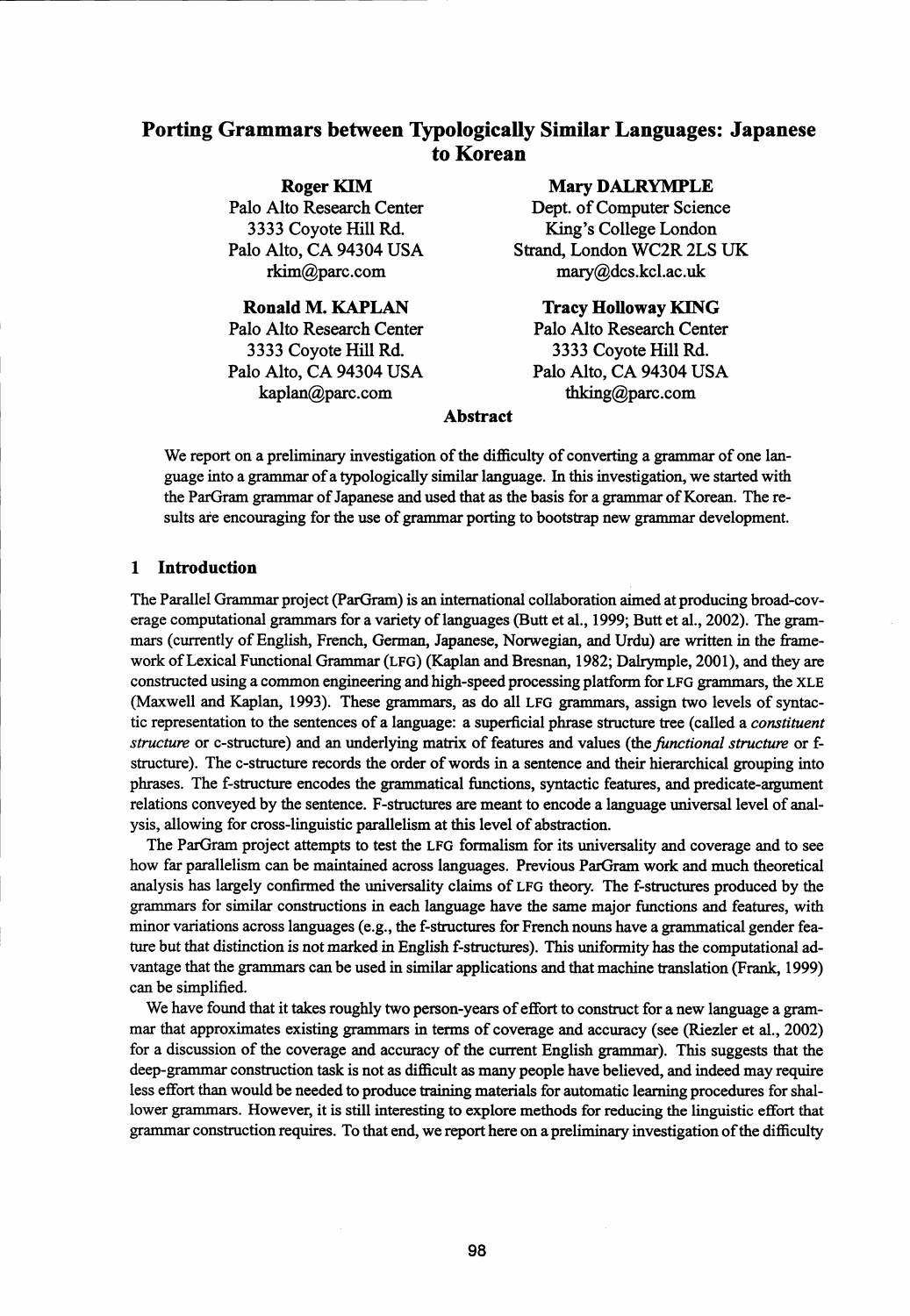of converting a grammar of one language into a grammar of a typologically similar language. In this investigation, we started with the ParGram grammar of Japanese (Masuichi and Ohkuma, 2003) and used that as the basis for a grammar of Korean.

Typologically similar but not necessarily genetically related languages are those that not only admit of similar f-structures, as LFG theory suggests is the case with all languages, but also have similar c-structure to f-structure mappings. Whether or not Japanese and Korean are genetically related (an issue that is in some dispute; see (Sohn, 1999) for some discussion), Japanese and Korean are typologically similar in at least the following ways: they both are verb final and more generally head final, have relatively free word order, use postpositions to mark grammatical functions, and exhibit rampant pro-drop.

## 2 Grammar Porting: Direct Port

We found that many rules of the Japanese grammar could be used without modification in the Korean grammar. This was particularly the case for the majority of annotated phrase structure rules that produce the LFG c- and f-structures for the basic constructions of languages. In this section, we discuss the areas in which direct porting was possible.

## 2.1 The Japanese ParGram Grammar

The creation of the current Japanese grammar involved two person years of work at Fuji Xerox (see (Masuichi and Ohkuma, 2003) for details on the design of the grammar system and on its coverage). The grammar has broad coverage, providing parses for 97% of sentences in a large test suite with good accuracy. Ambiguity is kept to a minimum due to the integration of the ChaSen tokenizer *as a* preprocessor. In addition to string segmentation, the ChaSen tokenizer helps to disambiguate part of speech in the input. To give an idea of its size, the Japanese grammar has 54 rules which compile into finite-state machines with a total of 360 states, 1247 arcs, and 1830 disjuncts.

## 2.2 Grammar Rules

One set of rules that could be ported directly from the Japanese grammar to the Korean one were those characterizing clausal word-order possibilities. These rules encode basic verb final order with free ordering of preceding arguments and adjuncts but also include some markings for prefered word orders (e.g., subject preceding object). Sample orders covered by the grammars are shown in (1) and (2).

- (1) a. Ayuko ga gakusei ni hon wo ageta. Ayuko NOM student DAT book ACC gave `Ayuko gave the student a book.' (Japanese)
	- b. gakusei ni hon wo Ayuko ga ageta.
	- c. hon wo Ayuko ga gakusei ni ageta.
- (2) a. Myungwoni ga haksaeng ehgeh chaek ul juuttda. Myungwoni NOM student DAT book ACC gave `Myungwoni gave the student a book.' (Korean)
	- b. haksaeng ehgeh chaek ul Myungwoni ga juuttda.
	- c. chaek ul Myungwoni ga haksaeng ehgeh juuttda.

The structures for the Korean sentence in (2a) is shown in Figure 1. The corresponding Japanese structure for (la) is shown in Figure 2.

Similarly, the rules for topicalization could also be ported without modification. In Japanese, noun phrases are marked as topicalized by the postposition *ha.* Topicalized noun phrases may have certain postpositions before the final *ha, as* in (3a). However, nominals with postposition case markers such as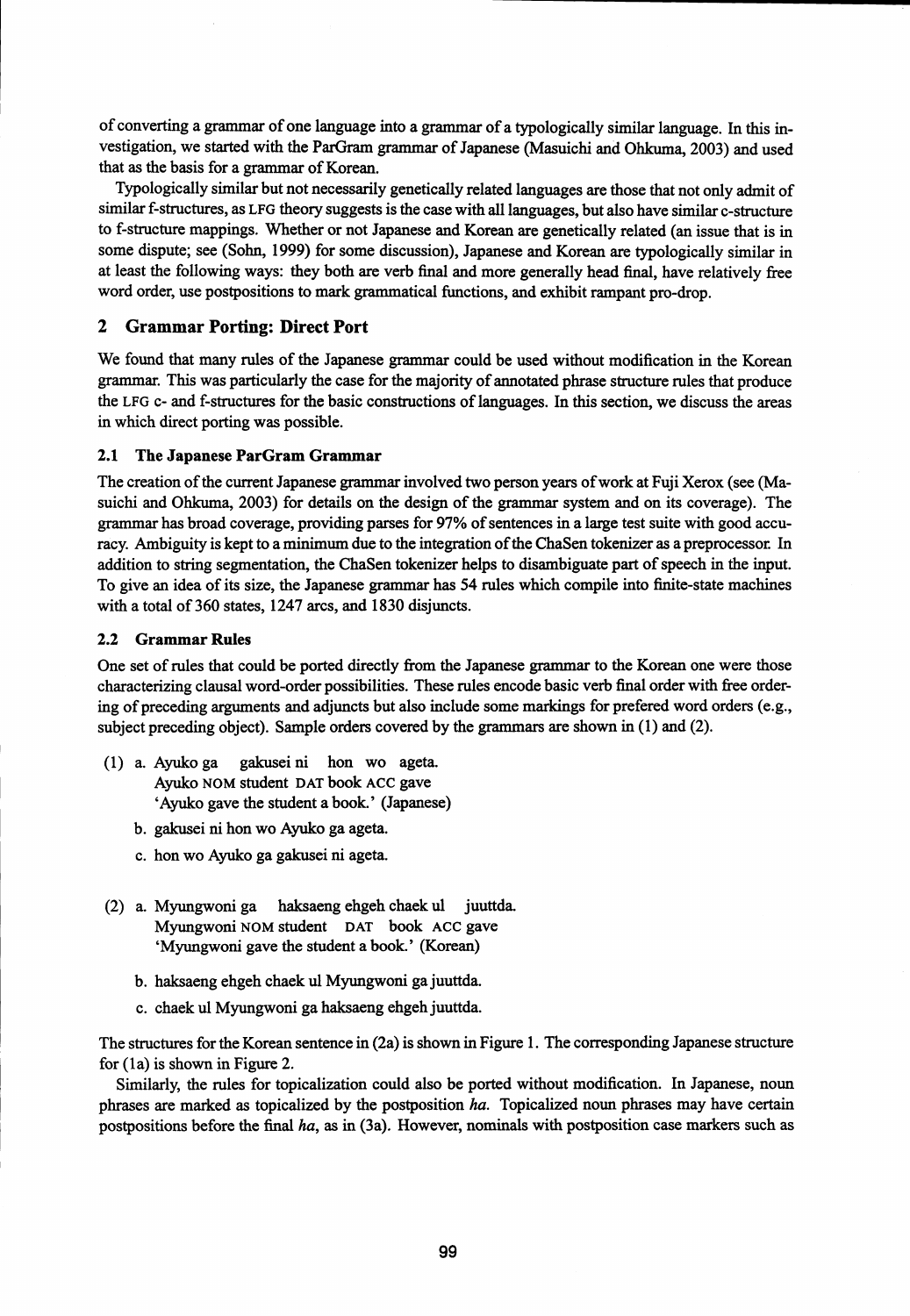





Figure 2: Japanese c-structure and f-structure for (la)

*wo, ga,* or *no* cannot be topicalized by *ha.* Instead, the postposition is dropped and only *ha* appears, as in (3c). In addition, these phrases are marked in the f-structure as to their topic status; this f-structure information controls their syntactic distribution in the sentence. The corresponding topicalizing postposition in Korean is *un/nun,* with the allomorph *un* following consonant-final nominals and *nun* following vowel-final nominals, as in (3b). Just as with the Japanese *ha,* the Korean topicalizer also cannot cooccur with postpositions marking the basic grammatical functions, *as* in (3d).

|  | $(3)$ a. kinoo                              | made ha |                                      | b. | uhieh                                     | kaii | nun                                |
|--|---------------------------------------------|---------|--------------------------------------|----|-------------------------------------------|------|------------------------------------|
|  | yesterday until TOPIC                       |         |                                      |    | vesterday until TOPIC                     |      |                                    |
|  |                                             |         | 'until yesterday (topic)' (Japanese) |    |                                           |      | 'until yesterday (topic)' (Korean) |
|  | c. * kinoo ga ha $\Longrightarrow$ kinoo ha |         |                                      |    | *uhjeh ga nun $\Longrightarrow$ uhjeh nun |      |                                    |

Nominal internal structure was also ported directly from the Japanese grammar to the Korean. This includes the analysis of adjectival, nominal, and postpositional modifiers of the head noun. For example, the rules used to produce the analysis for the Japanese complex nominal in (4a) were ported directly to produce the analysis of the Korean nominal in (4b).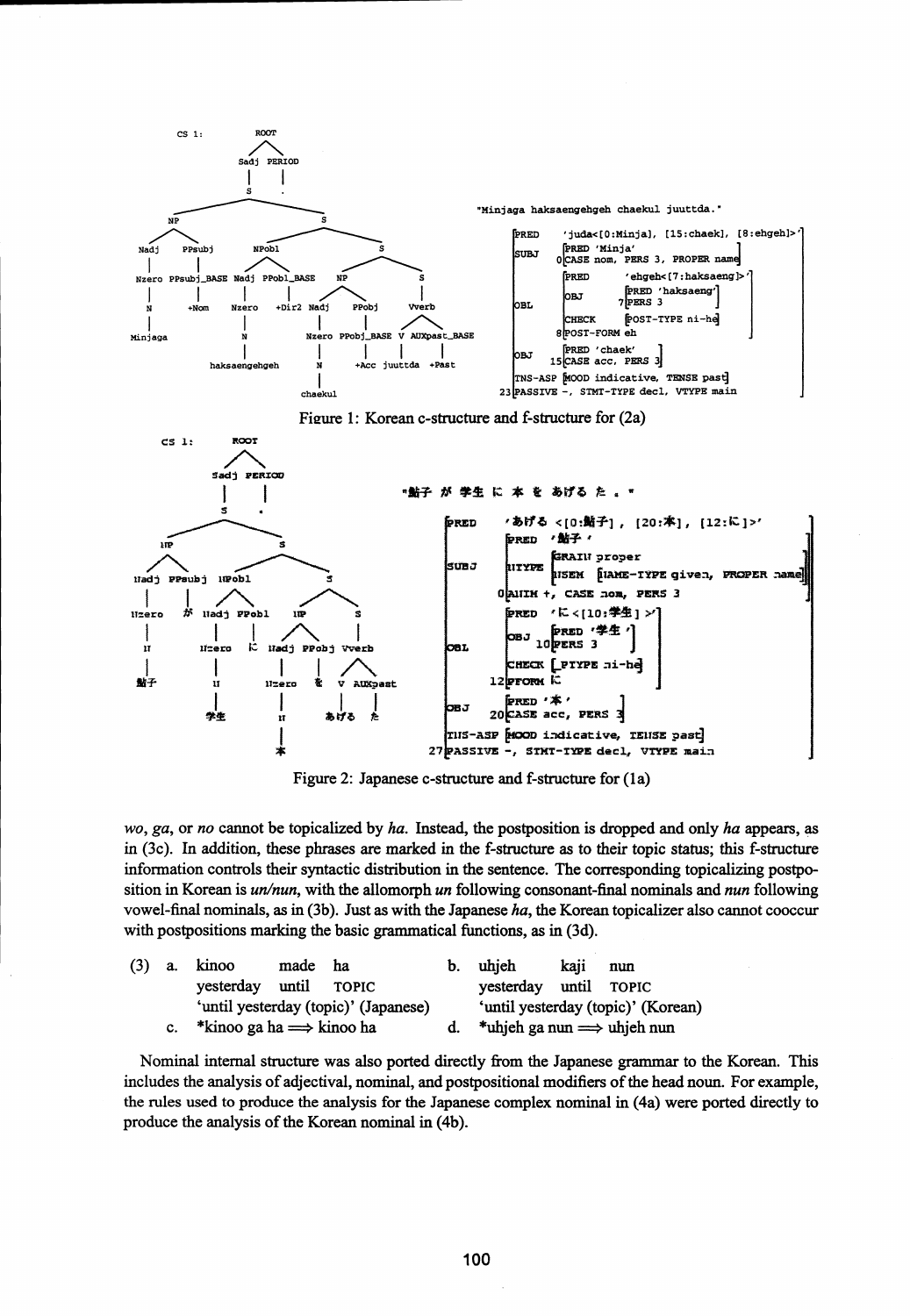|  | $(4)$ a. Ayuko-no ookii e  |                                       |  |  |  | hon b. Myungwoniui                      |  | kun kurim chaek |  |  |
|--|----------------------------|---------------------------------------|--|--|--|-----------------------------------------|--|-----------------|--|--|
|  | Ayuko-GEN big picture book |                                       |  |  |  | Myungwoni-GEN big picture book          |  |                 |  |  |
|  |                            | 'Ayuko's big picture book' (Japanese) |  |  |  | 'Myungwoni's big picture book' (Korean) |  |                 |  |  |

Similarly, the rules building oblique noun phrases, i.e., noun phrases with postpositions that serve as oblique arguments of verbs, were ported directly. An example in Japanese is shown in (5a) with the corresponding Korean phrase in (5b).

|  | $(5)$ a. ooki ie |              | $\mathbf{n}$                  | b. kun jib |              | eh                          |
|--|------------------|--------------|-------------------------------|------------|--------------|-----------------------------|
|  |                  | big house at |                               |            | big house at |                             |
|  |                  |              | 'in the big house' (Japanese) |            |              | 'in the big house' (Korean) |

A rule fragment for these oblique noun phrases from the Japanese grammar is shown in (6).

(6) NPobl 
$$
---
$$
 (Nadj: ( $\cap$  OBJ) = !

\n $|PPobl: \cap =!$ 

\n $|AN: (\cap$  OBJ) = !

\n $PPobl: \cap =!$ 

\n(1 CHECK POST-TYPE) = c  $t$  to-ni

\n $|...$ 

In the first disjunct in Rule  $(6)$  (from  $\{$  to  $\}$ ), the NPobl consists of an Nadj which is the OBJ of the corresponding f-structure (Nadj:  $(^{\circ}OBJ) = !$ ) followed by a PPobl postposition which is the head of the corresponding f-structure (PPobl:  $\hat{=}$  = !).<sup>1</sup> The second disjunct (from | to |) is similar except that the PPobl is restricted to postpositions of the type to-ni and the OBJ of this postposition is an AN instead of the usual Nadj. Note that the to-ni value is particular to Japanese; however, the corresponding Korean form can be provided with this value to satisfy the constraints? Other disjuncts are found in this rule, indicated here by  $|...$ .

We were also able to port the implementation of pro-drop for subjects and objects. Examples of sentences with a pro-dropped subjects for Japanese and Korean are seen in (7). The analysis corresponding to the Korean sentence is shown in Figure 3.

- (7) a. jitensha de ie ni kaeru. bicycle by home to return (I/You/He/She/We/They) return home by bicycle.' (Japanese)
	- b. jajungu ro jib eh dorakanda. bicycle by home to return `(I/You/He/She/We/They) return home by bicycle.' (Korean)

Pro-drop is analyzed by optionally providing a null pronominal subject and/or object for each verb frame that subcategorizes for these functions. If an overt subject or object is found in the clause, then the prodrop option is not chosen because the PRED of the overt subject would fail to unify with the PRED of the optional pronominal subject. However, if there is no overt subject, then the pro-drop option must be chosen because otherwise the subcategorization requirements of the verb would not be met. The nullanaphor template NA that provides the pronominal arguments is shown in (8a), where GF is a grammatical function value that is passed in by the verbal template. (8b) shows the expansion of the template for prodropped subjects.

<sup>&</sup>lt;sup>1</sup>In the XLE grammar development platform, the  $\hat{ }$  corresponds to the traditional LFG  $\uparrow$  and the ! corresponds to the traditional LFG 1.

<sup>&</sup>lt;sup>2</sup>In a number of places in the grammar, surface form features are checked; the values of these features must be changed from Japanese to their Korean equivalents. However, once this translational port is made, the rules can be used directly.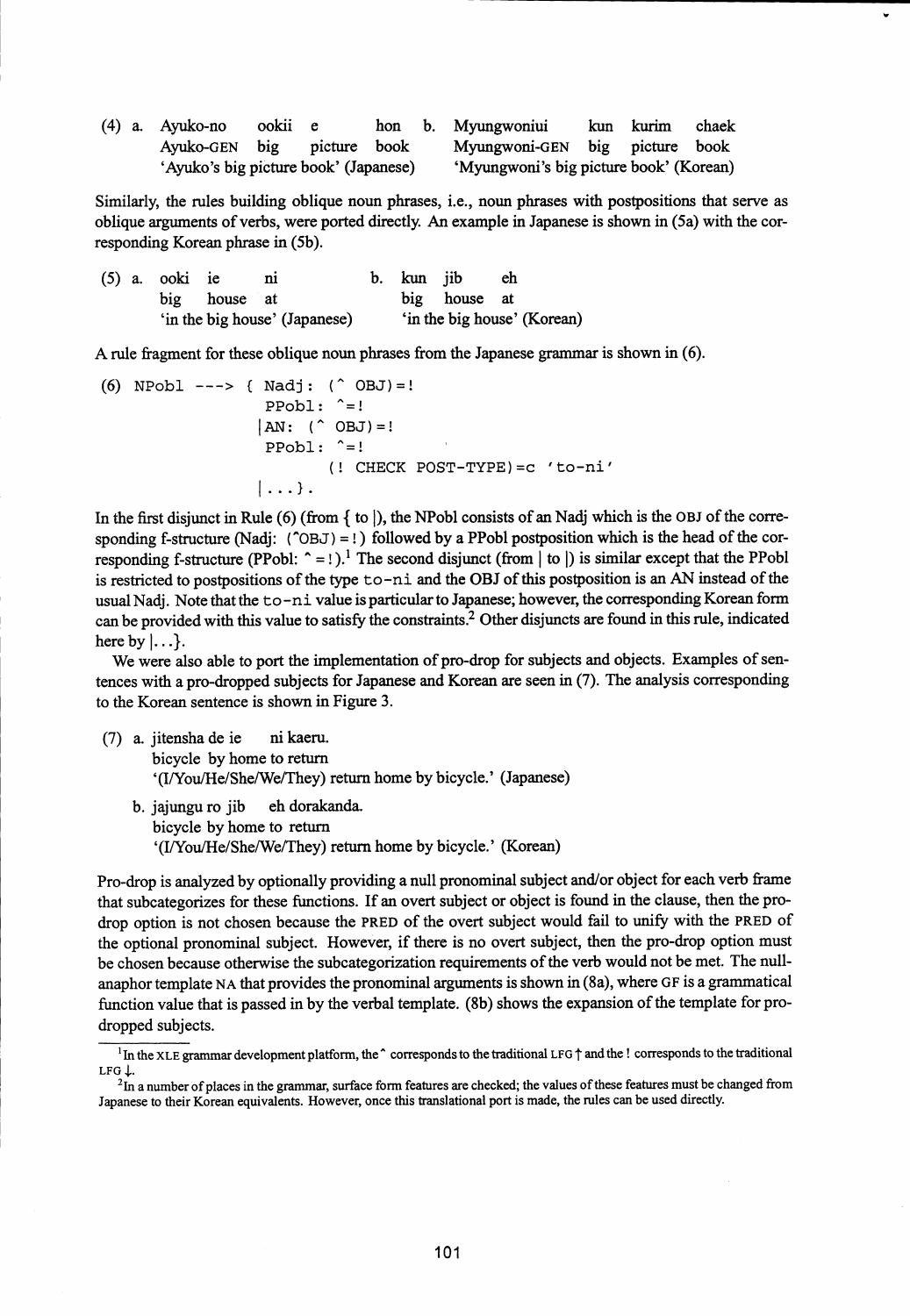

Figure 3: Pro-drop: Korean c-structure and f-structure for (7b)

(8) a. NA(GF) =  $@$ (DEFAULT ( $^{\circ}$  GF PRED) ( $^{\circ}$  GF PRON-TYPE) 'pro' null). b. ("SUBJ PRED)='pro' ("SUBJ PRON-TYPE)=null

The ability to drop postpositional case and discourse function markers was also ported directly. In a standard SOV (or OSV) sentence, if the accusative case marker is dropped, but the nominative case marker is not, as in (9b), the sentence is given only one parse with the case-less noun phrase taking the object function and the nominative case-marked noun phrase being the subject of the sentence. The same holds when only the nominative case marker is dropped but the accusative is not, as in (9c). When both case markings are dropped, as in (9d), the sentence is given two parses with each noun phrase being the subject in one parse and the object in the other. The Japanese equivalents of (9) receive the same analyses.

- (9) a. Minjaga Taesunul boattda. Minja-NOM Taesun-ACC saw `Minja saw Taesun.' (Korean)
	- b. Minjaga Taesun boattda.
	- c. Minja Taesunul boattda.
	- d. Minja Taesun boattda. `Minja saw Taesun.' (preferred due to default word order)

Thus, due to the similarity of the c-structure between Japanese and Korean and to the similarity of the mapping from c-structure to f-structure, annotated phrase structure rules already existing in the Japanese grammar could be ported without change to a Korean grammar, as illustrated here by Rule (6) and Template (8).

## 3 Grammar Porting: Necessary Changes

The previous section described ways in which Japanese grammar rules could be used directly in the Korean grammar. This was true for many core constructions, thus eliminating the need to construct such core rules for the Korean grammar. However, there are several aspects of the Japanese grammar that could not be ported directly. In this section we discuss three places where this was the case: the tokenizer and morphology, the lexicon, and some of the rules.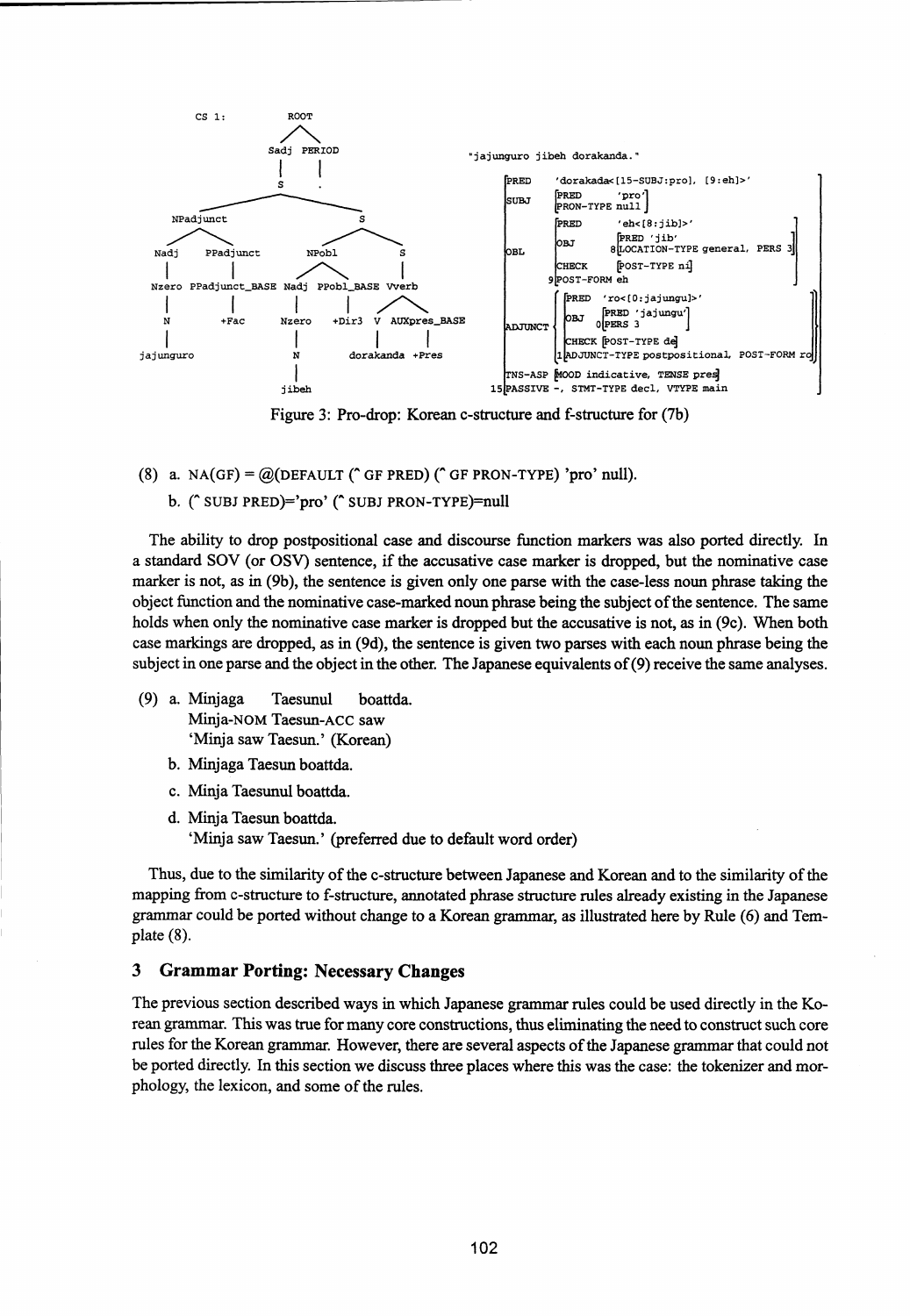#### 3.1 The Tokenizer and Morphology

Tokenization and morphological analysis could not be carried over from Japanese to Korean. The Japanese grammar uses the independently developed ChaSen module for a single processing stage that divides the text into tokens and at the same time provides certain part-of-speech information. The output of this stage becomes the immediate input to the syntactic analysis component, bypassing the tokenizing and morphology transductions that perform these functions for the other ParGram languages.<sup>3</sup> However, Korean typographical conventions, both in the Romanization we used in this experiment and also in normal Hangul script, are typologically much more similar to those of the other ParGram languages in the way that spaces and punctuation are used to delimit words. We were thus able to port the English finite-state tokenizing transducer to Korean with only a few minor modifications: we removed the provisions in the English transducer for lower-casing capitalized words and we eliminated the special treatment of periods *as abbreviation* indicators.

We were also able to use standard finite-state technology (see (Beesley and Karttunen, 2003) and references therein) to construct a simple morphological analyzer for Korean.<sup>4</sup> The morphology transducer receives the word-tokens produced by the tokenizing transduction and decomposes the Korean nouns and verbs it identifies into stems and affixes. For example, *chaekul* is analyzed by the morphology *as chaek +Noun +Acc.* The stems and affixes are then referred to the Korean lexicon to obtain their f-structure meaning and inflectional properties.

#### 3.2 The Lexicon

Unlike the majority of annotated c-structure rules, the lexical items differ significantly between Japanese and Korean, and the lexicon needed substantial modification in the grammar porting. However, once the lexical item head-words were changed, the information in many entries remained the same. For example, the entry for the Japanese accusative postposition wo is identical to that of the Korean accusative postposition *ul/rul* other than the fact that the Korean postposition is mapped onto a *+Acc* morphological tag, e.g., both assign accusative case in the same environments. Thus, the Japanese entry for *wo* was ported to the Korean entry for *+Acc.* This was similar for the majority of closed class items.

At this point we are working with a toy lexicon for open class items, although all the closed class items have been translated. We anticipate no problem for open class items with predictable subcategorization frames such as nouns, adjectives, and adverbs. In fact, no direct translation porting of these items is necessary because given a large morphological analyzer for Korean, these forms will not need explicit lexical entries. Instead, lexical entries will be created "on the fly" based on the morphological tags. For example, there would be no overt lexical entry for the name *Minja.* Instead, the morphology would produce the stem and tags of the form *Minja +Noun +Proper.* Based on these tags, the noun would receive the correct part of speech and f-structure information for a proper noun. This is the system currently employed in the other ParGram grammars for items with predictable (or no) subcategorization frames. It is implemented in the Korean grammar for the small morphology that is currently being used and will need little modification to scale to a broad coverage morphology. Unfortunately, this system cannot be used for items with unpredictable subcategorization frames, such as verbs. We plan to attempt a port for these items, but we anticipate that there will be mismatches in the Japanese and Korean equivalents of certain verbs due to translational mismatches, and so other methods of creating a lexicon for these Korean verbs will be needed.

Thus, by using a Japanese-Korean dictionary to translate the head words in the lexicon and a large finite-state morphology, a detailed lexicon can be semi-automatically created for Korean.

<sup>&</sup>lt;sup>3</sup>The Japanese grammar could in principle also use a cascade of transducers similar to the other ParGram grammars. However, the availability and high accuracy of the ChaSen tokenizer and part-of-speech tagger made it appealing for the Japanese grammar to use a different system design. See (Masuichi and Ohkuma, 2003) for details of the system architecture.

<sup>4</sup>As this project scales up, we will most likely exchange our simple transducer for a larger, commercially available transducer based on the same technology and also compatible with the XLE system.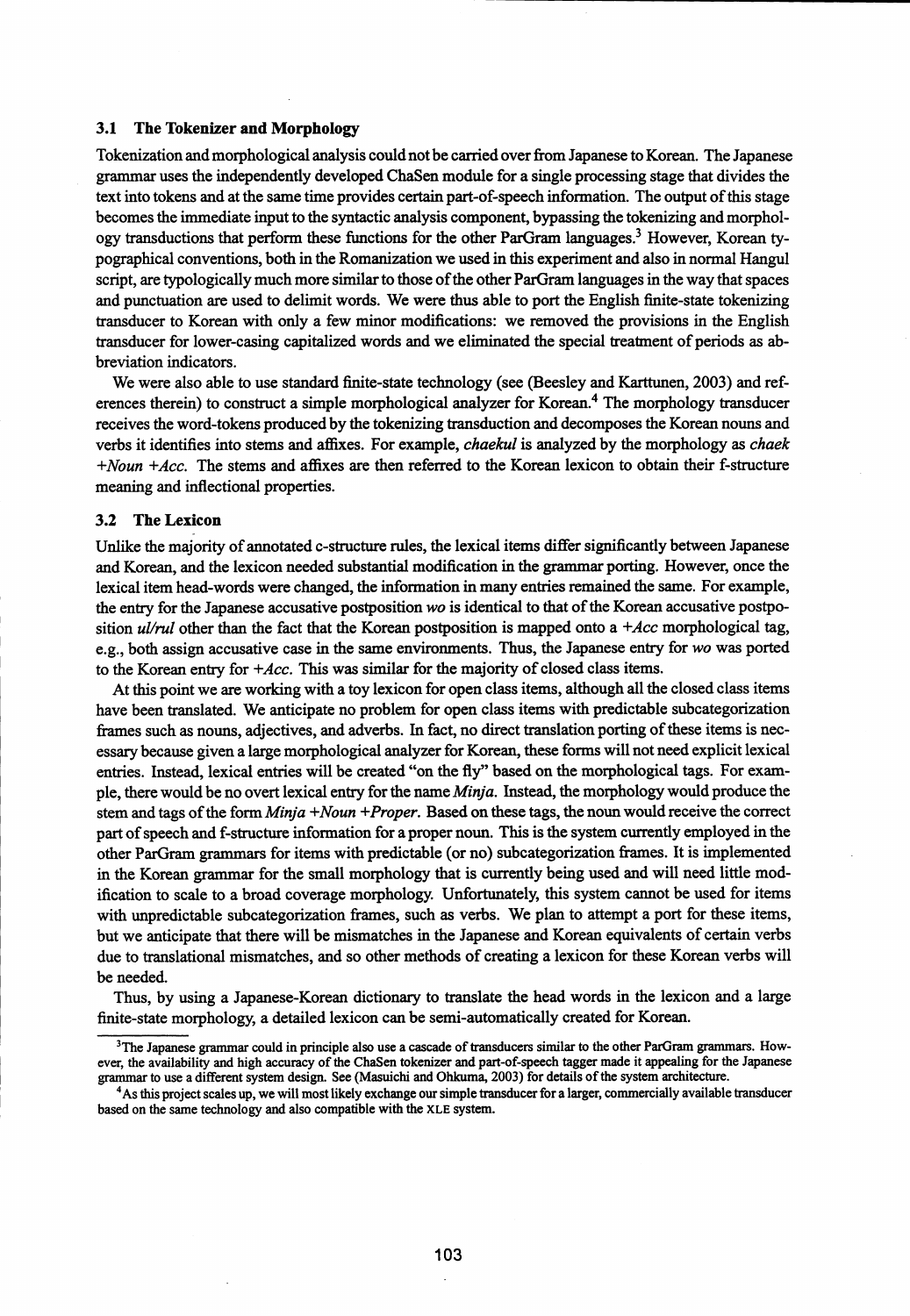#### 3.3 Sublexical and Phrase Structure Rules

In addition to these lexicon and tokenization and morphology preprocessing steps, some minor changes to the core annotated phrase structure rules were needed. Most of these occurred in the domain of suffix. syntax. That is, they are a result of *morphosyntactic* differences between Japanese and Korean that require modification to the c-structure rules. For example, the Japanese grammar allows both orders for the location suffix in conjunction with the topic suffix. However, in Korean, only the order location-suffix followed by topic-suffix is possible (e.g., *eh nun);* thus, the rule had to be further constrained for the Korean grammar. There were a number of places in the grammar where this type of minor, but significant, change was made in the ordering restrictions on inflectional morphemes (be they affixes or independent words).

In the clausal domain, a significant effort will be necessary for expanding (or collapsing) the Japanese rules according to the verbal morphology of Korean. The current Japanese grammar requires a certain, amount of morphological preprocessing for the input string to parse. This is done via the ChaSen tokenizer. For instance, *taberuyoonisuru 'make* effort to eat' must be tokenized as *taberu yoo ni suru* before it is presented to the parser. In this case, *suru* maps one-to-one to the *+Do tag* which the Korean morphology analyzer produces, allowing the grammar writer to port the lexical entry for *suru* to the (sub)lexical entry for *+Do*. However, a one-to-one correspondence is not always guaranteed, and rule changes are inevitable. Artificially creating dummy tags or collapsing tags in the morphological analyzer to ensure a one-to-one correspondence is undesirable as it would not accurately reflect the morphological information embedded in the inflected Korean verb. Consider the Japanese and Korean pair in (10) for the equivalent of the English *make effort to eat.*

| (10) | а.             |         | Japanese: surface form: | taberuyoonisuru         |
|------|----------------|---------|-------------------------|-------------------------|
|      |                |         | morphology breakdown:   | taberu yoo ni suru      |
|      |                |         | meaning:                | make effort to eat      |
|      | $\mathbf{b}$ . | Korean: | surface form:           | mukuryo hada            |
|      |                |         | morphology breakdown:   | mukda +Verb +Effort +Do |
|      |                |         | meaning:                | make effort to eat      |

The difference in the structure of the languages for this construction results in a need for different cstructure trees. These are seen in (11) (the dashed lines indicate that some intervening nodes are not included; these nodes are relevant for preverbal argument attachment and not for the verbal complex itself).



The phrase structure rules so far have only required modification for the differences in how certain morphological endings are encoded. So, the majority of the changes have affected sublexical rules, although more major changes to the verbal complex were also required. We suspect that as the grammar port moves beyond core syntactic structures to more "peripheral" ones, there will be further changes to the annotated phrase structure rules that involve more than morphosyntactic differences. In particular, Korean allows adverbial sentential negation as well as the suffixal negation found in Japanese and allows certain double accusative constructions which are impossible in Japanese. We hope to be able to report on these in the near future.

#### 4 Conclusion

We are encouraged by our success in this preliminary investigation. With only two man-months of effort, we found that major parts of the Japanese LFG *grammar* could be carried over unchanged into a grammar